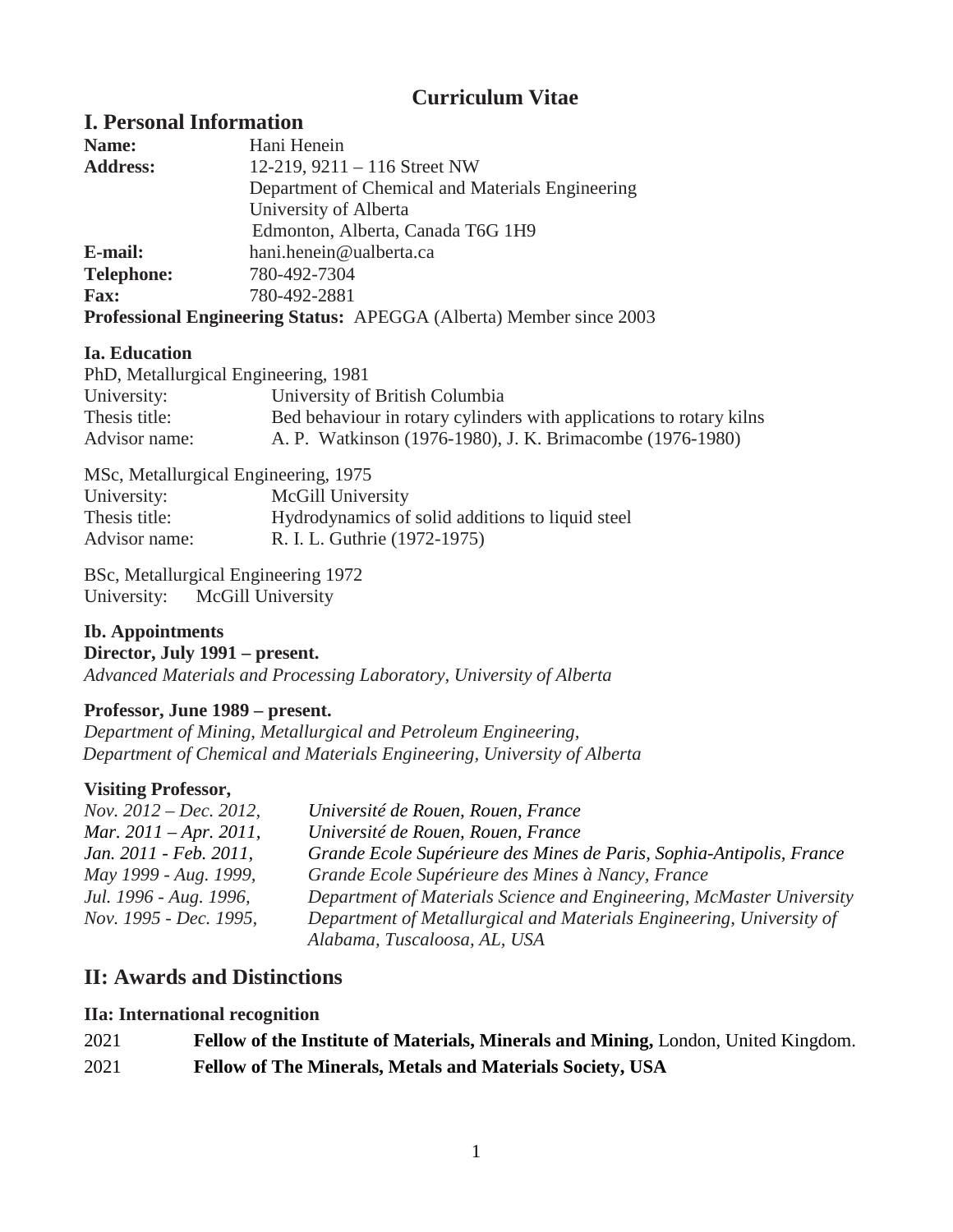For pioneering developments in pipe-line steels, spray forming and determination of liquid metal properties; and an outstanding record of publications, international awards and participation in professional society affairs.

### 2014 **Fellow of ASM International, USA**

For scientific and engineering achievements in developing the understanding between structure and processing for a wide range of metallic alloys and processing methods, targeting industrially relevant materials in the energy and aerospace fields while mentoring students and creating innovative materials science teaching methodologies.

### **IIb: National Fellowships**

| 2006      | <b>Fellow of Canadian Institute of Mining, Metallurgy and Petroleum</b>     |  |
|-----------|-----------------------------------------------------------------------------|--|
|           | For outstanding contributions to the Canadian Minerals Industry and to CIM. |  |
| 2003      | <b>Fellow of the Canadian Academy of Engineers</b>                          |  |
|           | For distinction in the art and science of engineering in Canada.            |  |
| 2002-2004 | <b>Killam Research Fellow</b>                                               |  |
|           | Awarded after national Canadian competition.                                |  |

# **IIc: Prestigious lectures and research awards**

| 2019-2020 | ASM Canada Council M. Brian Ives Lecturer, ASM International                            |
|-----------|-----------------------------------------------------------------------------------------|
|           | For distinguished and significant contributions to the Canadian materials community     |
| 2019      | MetSoc Award for Research Excellence, MetSoc of CIM                                     |
|           | For his dedication to teaching and exceptional research innovations in materials        |
|           | development and processing.                                                             |
| 2016      | <b>CIM Distinguished Lecturer, CIM</b>                                                  |
|           | In recognition of excellence in teaching and innovative generation of knowledge through |
|           | multi-disciplinary collaborations.                                                      |
| 2011      | <b>Metal Chemistry Award, MetSoc of CIM</b>                                             |
|           | To recognize outstanding contributions to metallurgical chemistry.                      |
| 2002      | Killam Research Fellowship, The Canada Council for the Arts                             |
|           | To recognize and support distinguished Canadian scholars who have established an        |
|           | outstanding reputation in their area of research.                                       |
| 1985      | <b>Outstanding Young Member, Pittsburgh Chapter, ASM International</b>                  |
|           | For the Outstanding Young Member in the Chapter.                                        |
| 1983      | George Tallman Ladd Award, Carnegie-Mellon University,                                  |
|           | For excellent promise in research.                                                      |

# **IId: Best paper awards**

|      | 11d: Best paper awards                                                                    |
|------|-------------------------------------------------------------------------------------------|
| 2013 | Charles Hatchett Award, IOM <sup>3</sup> , London, UK.                                    |
|      | For the best paper on the science and technology of niobium and its alloys.               |
|      | J. Lu, O. Omotoso, J.B. Wiskel, D.G. Ivey, H. Henein, "Strengthening mechanisms and       |
|      | their relative contributions to the yield strength of microalloyed steels", Met Trans A,  |
|      | 43(9), 3043-3061, doi: 10.1007/s11661-012-1135, 2012.                                     |
| 2011 | <b>MetSoc-CIM Best Paper Award</b>                                                        |
|      | For the best paper published in the Canadian Metallurgical Quarterly Volume 49.           |
|      | H. Henein, V. Buchoud, R.-R. Schmidt, C. Watt, D. Malahof, C.-A Gandin, G. Lesoult, V.    |
|      | Uhlenwinkel: "Droplet solidification of Impulse Atomised Al-0.61 and 1.9 wt% Fe",         |
|      | CMQ, v49(3), 2010, pp 275-292.                                                            |
| 2008 | <b>Best Research Paper at International Pipeline Conference</b>                           |
|      | For the best paper published and presented at the 2008 International Pipeline Conference. |
|      |                                                                                           |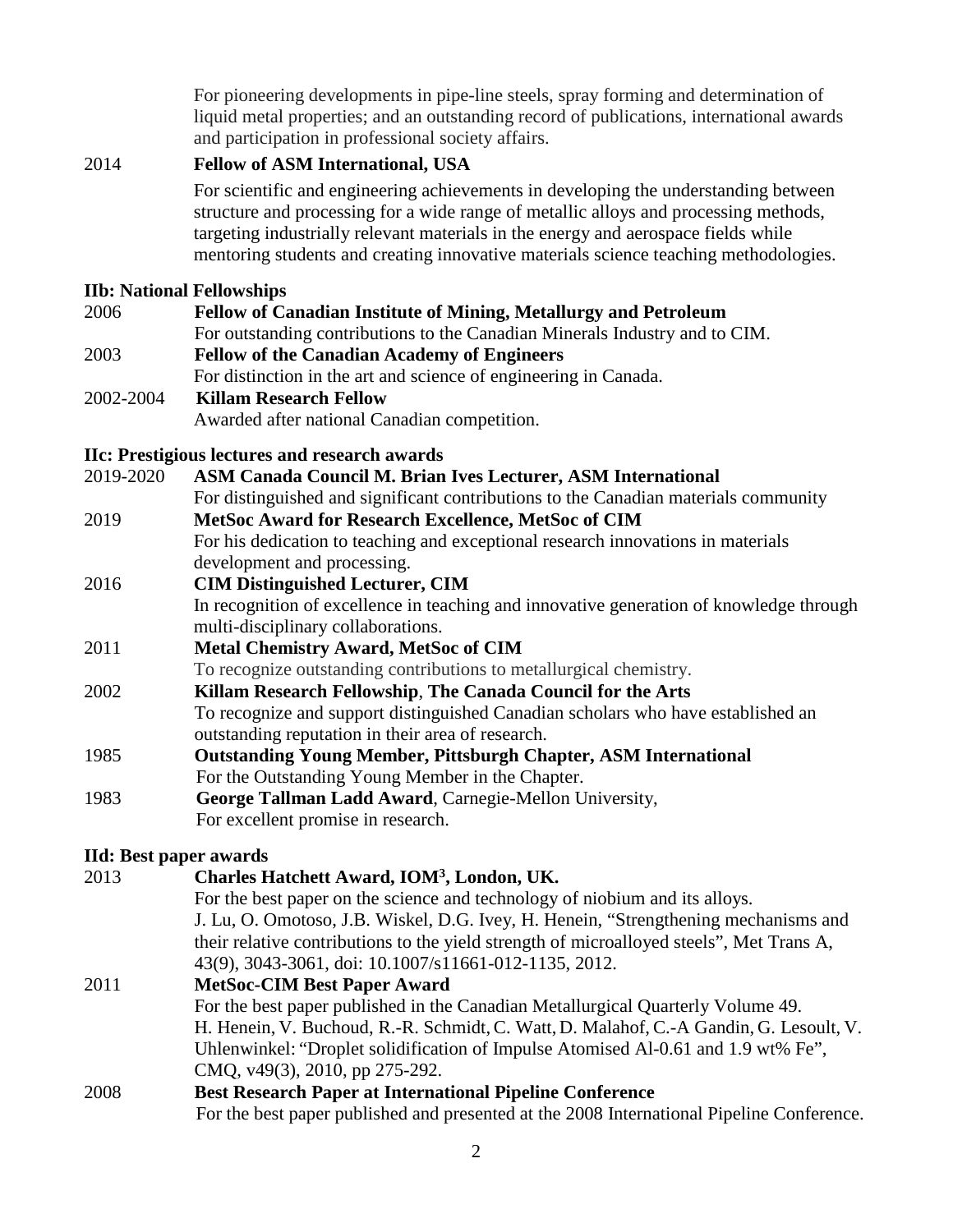|      | J. Lu, D.G. Ivey, H. Henein, J.B. Wiskel, O. Omotoso, "Extraction and Characterization"  |
|------|------------------------------------------------------------------------------------------|
|      | of Nano-precipitates in Microalloyed Steels", Proceedings of IPC 2008, 7th International |
|      | Pipeline Conference, IPC2008-64135, 2008.                                                |
| 2004 | <b>MetSoc-CIM Best Paper Award.</b>                                                      |
|      | For the best paper published in the Canadian Metallurgical Quarterly Volume 42.          |
|      | S.J. Roach and H. Henein "A Dynamic Approach to Determining the Surface Tension of       |
|      | a Fluid", CMQ, Vol. 42(2), 175-186.                                                      |
| 1976 | Henry Marion Howe Medal, ASM,                                                            |
|      | For Best Paper Published in Metallurgical Transactions, volume 6B.                       |
|      | R. I. L. Guthrie, R. Clift and H. Henein: "Contacting Problems Associated with           |
|      | Aluminum and Ferro-Alloy Additions in Steelmaking-Hydrodynamic Aspects", Metall.         |
|      | Trans. B, Vol. 6B, pp.321-329, June 1975.                                                |
| 1975 | <b>John Chipman Award, Process Technology Division of the ISS-AIME (presently</b>        |
|      | AIST),                                                                                   |
|      | For excellence and originality in contributing to the process technology relating to the |
|      | processing and technology of iron and steel.                                             |
|      | H. Henein, R. I. L. Guthrie, and R. Clift: "Contacting Problems Associated with          |
|      | Aluminum and Ferro-Alloy Additions in Steelmaking-Hydrodynamic Aspects", Physical        |
|      | Chemistry of Production or Use of Alloy Additives, J. Farrell, Editor, Proceedings of    |
|      | Sessions from the 103rd AIME Annual Meeting, 1974, pp.29-44.                             |
|      |                                                                                          |

# **IIc: Recognition for distinguished service to the profession**

| 2014                                                                                  | Minerals and Metals Sector Gold Award, Natural Resources Canada               |  |  |
|---------------------------------------------------------------------------------------|-------------------------------------------------------------------------------|--|--|
|                                                                                       | For dedication and exceptional achievements in Policy and Program Excellence. |  |  |
| 2004                                                                                  | Silver Medal, The Metallurgical and Materials Society (MetSoc of CIM)         |  |  |
|                                                                                       | For his leadership and contribution to the development and maintenance of the |  |  |
|                                                                                       | Metallurgical Society of CIM.                                                 |  |  |
| 2001                                                                                  | <b>Presidential Citation, The Iron and Steel Society (presently AIST).</b>    |  |  |
|                                                                                       | For leadership and vision in promoting young members and students in ISS.     |  |  |
| <b>President Plaque, The Metallurgy and Materials Society (MetSoc of CIM)</b><br>1999 |                                                                               |  |  |
|                                                                                       | In recognition of distinguished service to MetSoc.                            |  |  |
| 1994                                                                                  | John W. Farrell Award, Process Technology Division, ISS (presently AIST)      |  |  |
|                                                                                       | For dedicated leadership to the Process Technology Division of ISS.           |  |  |
| 1986                                                                                  | President's Award, Pittsburgh Chapter, American Society for Metals            |  |  |
|                                                                                       | For Outstanding Service to the Chapter.                                       |  |  |

# **III: Publications**

| <b>Category of Publications</b>            | Career<br>Total |
|--------------------------------------------|-----------------|
| Refereed Journal Papers                    | 167             |
| <b>Invited and Keynote Papers</b>          | 137             |
| Papers Published in Conference Proceedings | 207             |
| <b>Books</b>                               | 9               |
| Chapters in Books,                         | 10              |
| <b>Patents and Disclosures</b>             |                 |
| Notes for Industrial Courses               | 10              |
| <b>Total Number of Publications</b>        | 544             |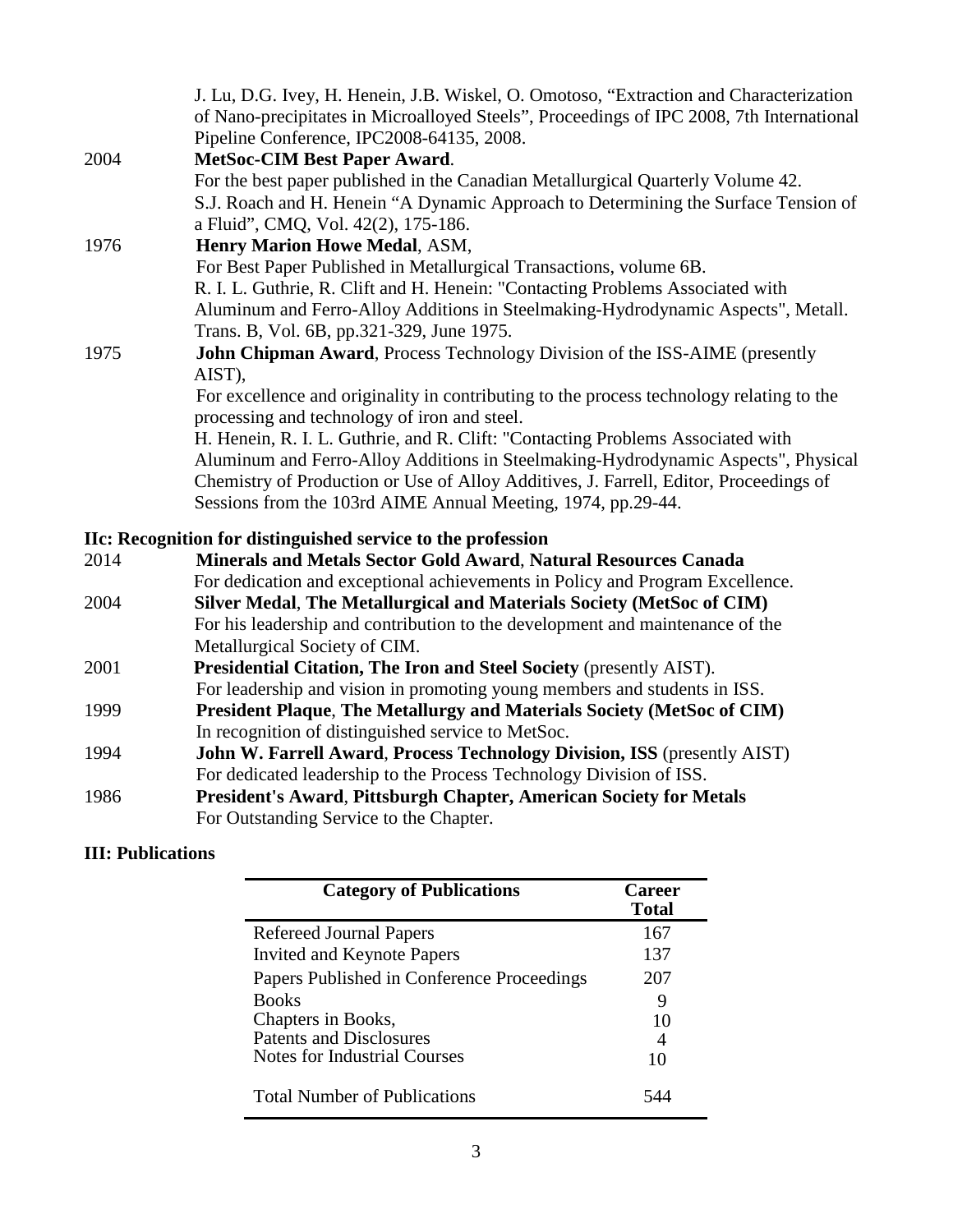# **IV: Supervision of Students and other Researchers (completed and** *current***)**

| <b>Bachelor Thesis Students</b> |        |
|---------------------------------|--------|
| <b>Master's Students</b>        | 45(11) |
| Ph.D. Students                  |        |
| <b>PDF/Other Researchers</b>    | 12(3)  |
| Total                           |        |

### **V. Examples of Patents and Disclosures**

- T. Lehmann, A. Qureshi, T. Wolfe, C. Milburn, V.B. De Souza, *"A software toolchain and algorithms for the fabrication of closed-loop robotic metal additive manufacturing,"* INV-2020- 013, University of Alberta, Februrary 2, 2021.
- R. Samson, A. Qureshi, H. Henein, T. Lehmann and T. Wolfe, *"In-situ automated scan-assisted repair by additive manufacturing,"* INV-2020-004 University of Alberta, November 30, 2020.
- H. Henein, A-A Bogno, J. Valloton, and M. Rappaz, "*Eutectic structures for applications in additive manufacturing (AM) using lattice structures*," TEC-ID 2020037, University of Alberta, July 14, 2020.
- D. Yuan, H. Henein, J. A. Fallavollita, "*Method and Apparatus for Producing Droplets*", US Patent 5,609,919, March 11, 1997; Canadian Patent 2,147,407, 2003.

# **VI. Books and Book Chapters (2017 to present listed)**

- Q. Champdoizeau and H. Henein, "The measurement of density, surface tension, and viscosity of metallic liquids by the Discharge Crucible method," Metallurgy in Space: Recent results from ISS, H.J. Fecht and M. Mohr, Editors, Springer-Nature, 2021, in press.
- H. Henein, U. Fritsching, V. Uhlenwinkel, *Metal Spray and Spray Deposition Processes*, Springer International Publishing, 2017, 570, ISBN: 978-3-319-52687-4.
- G. Zepon, N. Ellendt, V. Uhlenwinkel, H. Henein, "*Processing aspects in spray forming*", Chapter 8, H. Henein, U. Fritsching and V. Uhlenwinkel, Metal Spray and Spray Deposition Processes, Springer-Nature, 2017, pages 297-348.
- P. Delshad Khatibi, H. Henein, U. Fristsching, "*In-situ, real time diagnostics in the spray forming process*", Chapter 6, H. Henein, U. Fritsching and V. Uhlenwinkel, Metal Spray and Spray Deposition Processes, Springer-Nature, 2017, pages 221-263.
- A-A. Bogno, H. Henein, V. Uhlenwinkel, E. Gartner, "*Single fluid atomization fundamentals*", Chapter 2, H. Henein, U. Fritsching and V. Uhlenwinkel, Metal Spray and Spray Deposition Processes, Springer-Nature, 2017, pages 9-48.
- D. Apelian, H. Henein, U. Fritsching, "*Introduction*", H. Henein, U. Fritsching and V. Uhlenwinkel, Metal Spray and Spray Deposition Processes, Springer-Nature, 2017, pages 1-7.

# **VII***.* **University and industrial Workshops and Short Courses (17 total, 2017 to present listed)**

- 5th Annual "2017 Pipeline Materials Workshop: Steels for Sour Service" June 1, 2017.
- 6th Annual "2018 Pipeline Materials Workshop: Low Temperature Toughness of Pipeline Steel" June 19, 2018.
- 7th Annual "2019 Pipeline Materials Workshop: Pipeline Performance: Best Practices" May 30, 2019.

# **VIII. Research Funding**

Almost \$19 million of funding has been awarded from the following organizations from 1989 to 2021:

Government agencies: Natural Science and Engineering Research Council of Canada; Alberta Innovates; European Space Agency; Canadian Space Agency, Canadian Foundation for Innovation